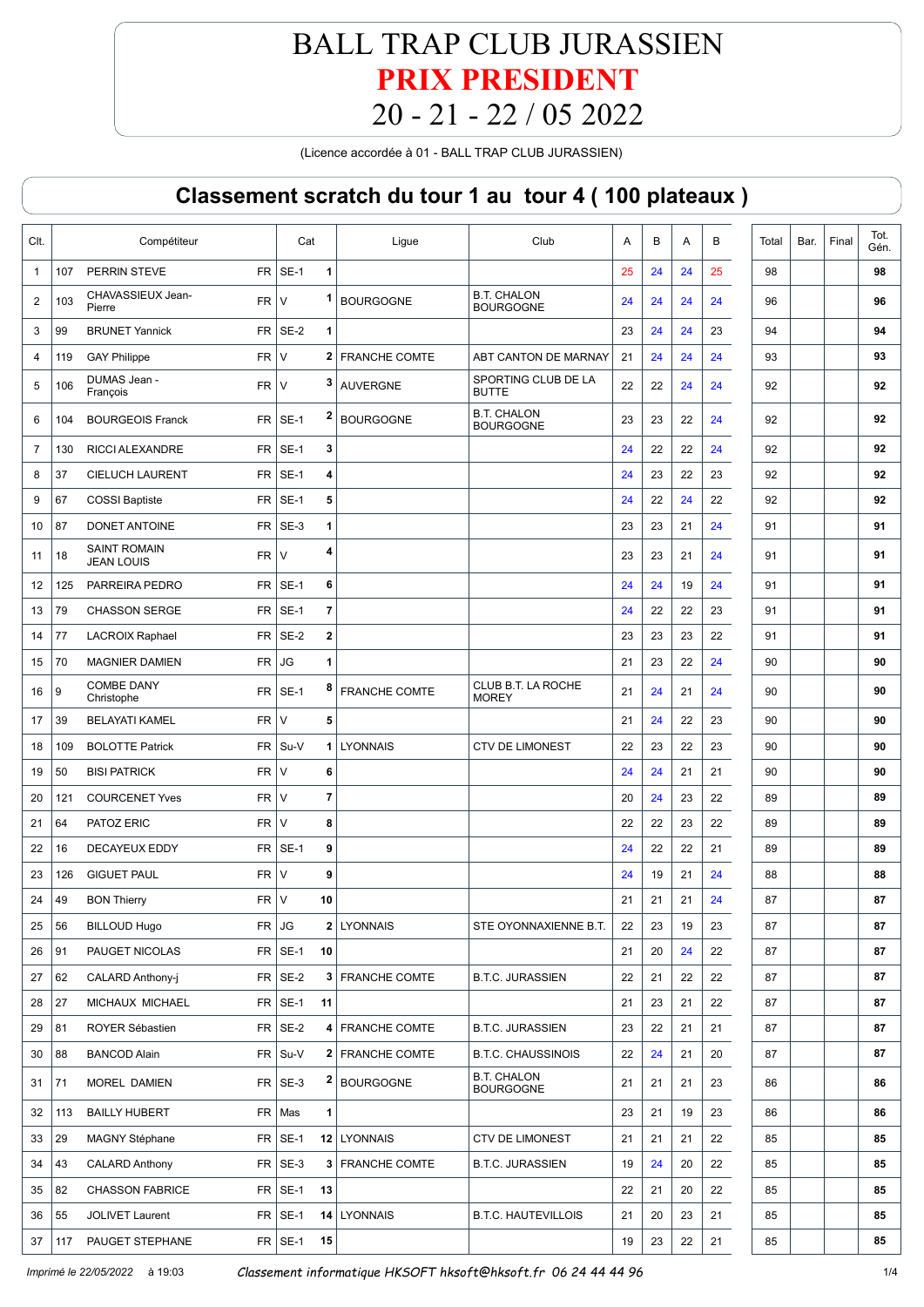(Licence accordée à 01 - BALL TRAP CLUB JURASSIEN)

| Clt. |     | Compétiteur                                      | Cat             | Ligue                   | Club                                   | Α      | B  | Α  | В  | Total | Bar. | Final | Tot.<br>Gén. |
|------|-----|--------------------------------------------------|-----------------|-------------------------|----------------------------------------|--------|----|----|----|-------|------|-------|--------------|
| 38   | 84  | <b>NIELLEN JEROME</b><br><b>FR</b>               | SE-3            | 4                       |                                        | 21     | 21 | 22 | 21 | 85    |      |       | 85           |
| 39   | 101 | <b>BROCARD</b><br>FR.<br><b>RAYMOND</b>          | Su-V            | 3                       |                                        | 22     | 21 | 22 | 20 | 85    |      |       | 85           |
| 40   | 118 | FR.<br><b>ELLILI Sami</b>                        | SE-2            | 5   LYONNAIS            | <b>CTV DE LIMONEST</b>                 | 21     | 21 | 19 | 23 | 84    |      |       | 84           |
| 41   | 2   | <b>FR</b><br>MESSAOUD OMAR                       | SE-3            | 5                       |                                        | 20     | 22 | 20 | 22 | 84    |      |       | 84           |
| 42   | 40  | <b>FR</b><br>MESSAOUD SOHEIL                     | JG              | 3                       |                                        | 19     | 21 | 23 | 21 | 84    |      |       | 84           |
| 43   | 60  | <b>CIANCHETTI</b><br><b>FR</b><br><b>FERNAND</b> | 11<br>$\vee$    |                         |                                        | 20     | 23 | 20 | 21 | 84    |      |       | 84           |
| 44   | 26  | <b>MARTIN Philippe</b><br>FR.                    | $\vee$<br>12    |                         |                                        | 22     | 21 | 20 | 21 | 84    |      |       | 84           |
| 45   | 114 | <b>FR</b><br><b>DAGO RICHARD</b>                 | $\vee$<br>13    |                         |                                        | 22     | 21 | 21 | 20 | 84    |      |       | 84           |
| 46   | 75  | PONCET Claude<br><b>FR</b>                       | $\vee$          | 14 BOURGOGNE            | ECOLE T.S DE SOLOGNY                   | 22     | 23 | 19 | 20 | 84    |      |       | 84           |
| 47   | 102 | FR  <br>PAULAT Jean-Claude                       | Mas             | $\overline{\mathbf{2}}$ |                                        | 21     | 19 | 19 | 24 | 83    |      |       | 83           |
| 48   | 90  | <b>FR</b><br><b>ANGIOUX Pascal</b>               | $\vee$<br>15    |                         |                                        | 21     | 21 | 18 | 23 | 83    |      |       | 83           |
| 49   | 108 | FR  <br><b>NIQUET Anthony</b>                    | SE-3            | 6<br><b>BOURGOGNE</b>   | <b>B.T. CHALON</b><br><b>BOURGOGNE</b> | 18     | 22 | 22 | 21 | 83    |      |       | 83           |
| 50   | 41  | <b>FR</b><br><b>BOUILLARD GILLES</b>             | $\vee$<br>16    |                         |                                        | 21     | 19 | 22 | 21 | 83    |      |       | 83           |
| 51   | 17  | <b>OBLET</b><br><b>FR</b><br><b>CHRISTOPHE</b>   | 16<br>$SE-1$    |                         |                                        | 22     | 19 | 21 | 21 | 83    |      |       | 83           |
| 52   | 63  | <b>FR</b><br><b>BOUVARD FABRICE</b>              | SE-4            | 1                       |                                        | 21     | 21 | 20 | 21 | 83    |      |       | 83           |
| 53   | 38  | FR.<br>PICQUE CHRISTIAN                          | Su-V            | 4                       |                                        | 20     | 21 | 22 | 20 | 83    |      |       | 83           |
| 54   | 131 | <b>MAGNY ALAIN</b><br><b>FR</b>                  | Mas             | 3                       |                                        | 21     | 24 | 18 | 20 | 83    |      |       | 83           |
| 55   | 61  | <b>SOTTY STEPHANE</b><br><b>FR</b>               | SE-3            | 7                       |                                        | 22     | 23 | 18 | 20 | 83    |      |       | 83           |
| 56   | 44  | <b>DUTANG PHILIPPE</b><br><b>FR</b>              | SE-2            | 6                       |                                        | 23     | 22 | 19 | 19 | 83    |      |       | 83           |
| 57   | 20  | <b>CALMELET</b><br><b>FR</b><br><b>LAURENT</b>   | 17<br>$\vee$    |                         |                                        | 20     | 18 | 23 | 21 | 82    |      |       | 82           |
| 58   | 65  | <b>GONCALVES</b><br><b>FR</b><br><b>FERNANDO</b> | SE-4            | 2                       |                                        | 17     | 24 | 21 | 20 | 82    |      |       | 82           |
| 59   | 115 | FR<br><b>BILLOTTE Laurent</b>                    | SE-3            | 8   FRANCHE COMTE       | ABT CANTON DE MARNAY                   | 19     | 22 | 21 | 20 | 82    |      |       | 82           |
| 60   | 123 | JOLEVOT Joel<br>FR                               | Su-V            | 5                       |                                        | 20     | 23 | 19 | 20 | 82    |      |       | 82           |
| 61   | 69  | FR V<br>COSSI Jean-Louis                         | ${\bf 18}$      |                         |                                        | $20\,$ | 21 | 22 | 19 | 82    |      |       | 82           |
| 62   | 12  | FR<br>PEGUET MICHEL                              | $\vee$<br>19    |                         |                                        | 20     | 22 | 17 | 22 | 81    |      |       | 81           |
| 63   | 122 | $FR$ V<br><b>SIMON Pierre</b>                    |                 | 20 LYONNAIS             | CTV DE LIMONEST                        | 18     | 21 | 21 | 21 | 81    |      |       | 81           |
| 64   | 21  | <b>WESCHER Henri</b>                             | $FR$ Su-V       | 6 LYONNAIS              | STE OYONNAXIENNE B.T.                  | 20     | 18 | 23 | 20 | 81    |      |       | 81           |
| 65   | 36  | LIEVRE MANU                                      | $FR$ SE-2       | $\overline{7}$          |                                        | 20     | 21 | 20 | 20 | 81    |      |       | 81           |
| 66   | 116 | FR<br><b>BOGHOSSIAN Yves</b>                     | $\mathsf{V}$    | 21 LYONNAIS             | <b>CTV DE LIMONEST</b>                 | 21     | 22 | 18 | 20 | 81    |      |       | 81           |
| 67   | 129 | <b>INVERNICI MAXIME</b>                          | $FR$ SE-2       | 8                       |                                        | 22     | 21 | 18 | 20 | 81    |      |       | 81           |
| 68   | 58  | <b>ALONZI Dominique</b>                          | $FR$ SE-1       | 17   DAUPHINE SAVOIE    | A.C.T.P.V                              | 20     | 23 | 19 | 19 | 81    |      |       | 81           |
| 69   | 93  | LANOIZELET<br>FR<br><b>THIERRY</b>               | 22<br>$\vee$    |                         |                                        | 23     | 23 | 16 | 19 | 81    |      |       | 81           |
| 70   | 46  | COQUILLARD<br>Jean-Claude                        | $FR$ Su-V       | 7                       |                                        | 21     | 19 | 23 | 18 | 81    |      |       | 81           |
| 71   | 78  | <b>VULIN MICKAEL</b>                             | $FR$ SE-3       | 9                       |                                        | 21     | 21 | 22 | 17 | 81    |      |       | 81           |
| 72   | 48  | <b>BOUILLARD</b><br><b>CLEMENT</b>               | 10<br>$FR$ SE-3 |                         |                                        | 20     | 18 | 19 | 23 | 80    |      |       | 80           |
| 73   | 124 | <b>SEGUIN Alain</b>                              | FR Su-V         | 8                       |                                        | 19     | 21 | 17 | 23 | 80    |      |       | 80           |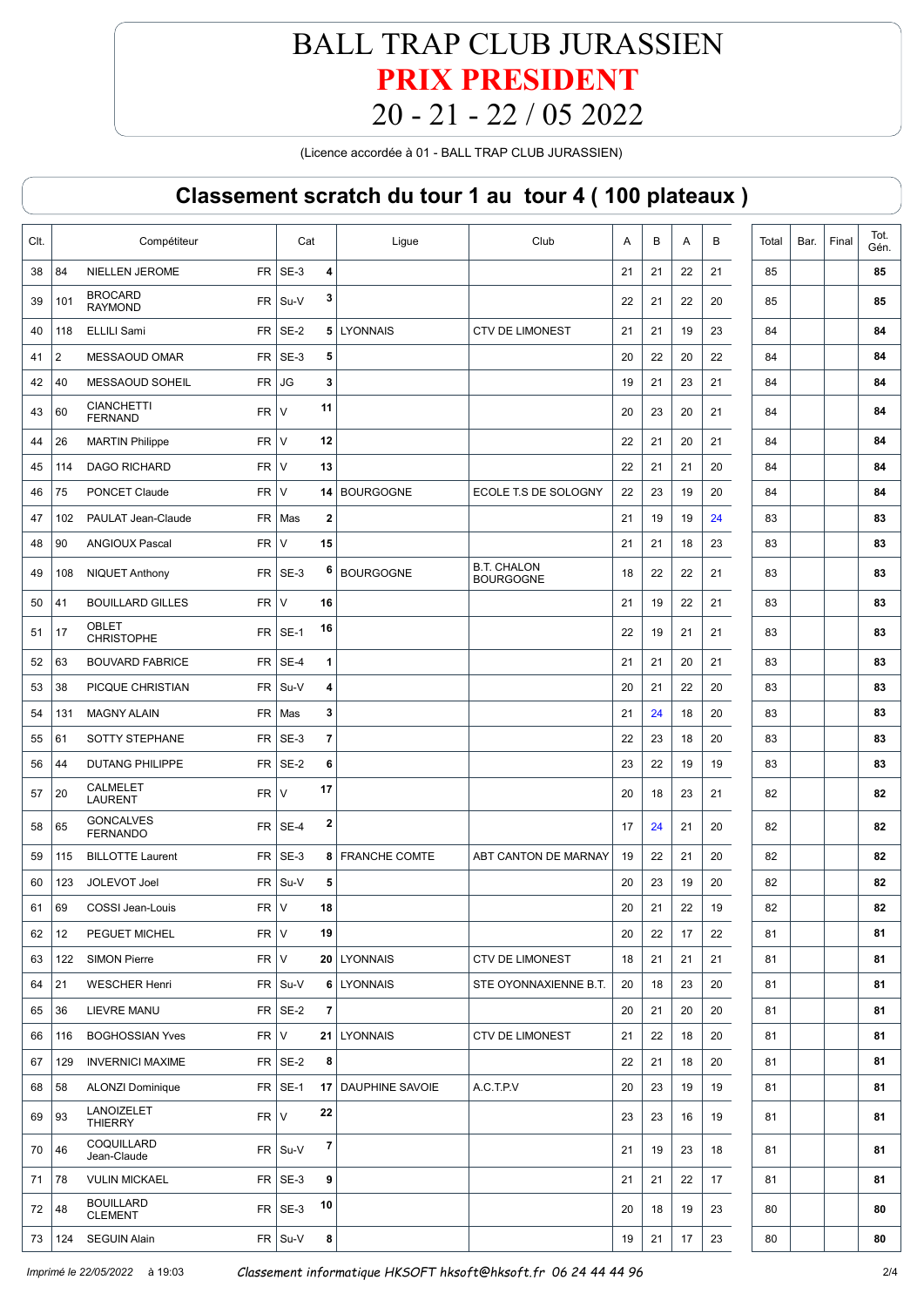(Licence accordée à 01 - BALL TRAP CLUB JURASSIEN)

| CIt.     |     | Compétiteur                                     | Cat       |    | Ligue                       | Club                                   | A  | B  | Α  | в  | Total | Bar. | Final | Tot.<br>Gén. |
|----------|-----|-------------------------------------------------|-----------|----|-----------------------------|----------------------------------------|----|----|----|----|-------|------|-------|--------------|
| 74       | 74  | <b>PERRIN Michel</b>                            | $FR$ SE-3 | 11 | <b>LYONNAIS</b>             | <b>B.T.C. HAUTEVILLOIS</b>             | 15 | 22 | 21 | 22 | 80    |      |       | 80           |
| 75       | 35  | <b>FR</b><br><b>SECULA HENRI</b>                | $\vee$    | 23 |                             |                                        | 19 | 21 | 20 | 20 | 80    |      |       | 80           |
| 76       | 66  | <b>FR</b><br><b>RAMBERT ETHAN</b>               | <b>JG</b> | 4  |                             |                                        | 18 | 19 | 24 | 19 | 80    |      |       | 80           |
| 77       | 59  | <b>HUSTACHE Patrick</b><br><b>FR</b>            | $SE-1$    |    | <b>18   DAUPHINE SAVOIE</b> | <b>B.T.C. PRIVADOIS</b>                | 20 | 21 | 21 | 18 | 80    |      |       | 80           |
| 78       | 30  | <b>CLAPIER MICHEL</b><br>FR.                    | SE-2      | 9  |                             |                                        | 22 | 20 | 20 | 18 | 80    |      |       | 80           |
| 79       | 85  | PESSON THOMAS<br><b>FR</b>                      | SE-3      | 12 |                             |                                        | 20 | 21 | 22 | 17 | 80    |      |       | 80           |
| 80       | 83  | <b>GOUTHARD PAUL</b><br><b>FR</b>               | $\vee$    | 24 |                             |                                        | 22 | 21 | 22 | 15 | 80    |      |       | 80           |
| 81       | 25  | <b>FR</b><br><b>LACROIX ANDRE</b>               | Su-V      |    | 9 FRANCHE COMTE             | <b>B.T.C. JURASSIEN</b>                | 18 | 19 | 21 | 21 | 79    |      |       | 79           |
| 82       | 23  | <b>MACERO DIDIER</b><br><b>FR</b>               | SE-3      | 13 |                             |                                        | 19 | 19 | 20 | 21 | 79    |      |       | 79           |
| 83       | 120 | <b>FR</b><br><b>HINGER François</b>             | SE-2      |    | 10 FRANCHE COMTE            | ABT CANTON DE MARNAY                   | 22 | 18 | 18 | 21 | 79    |      |       | 79           |
| 84       | 3   | <b>FR</b><br><b>YARD Raphael</b>                | $\vee$    | 25 | LORRAINE                    | <b>BALL TRAP COMPASSERIE</b>           | 18 | 23 | 20 | 18 | 79    |      |       | 79           |
| 85       | 110 | <b>ABBES MOURAD</b>                             | $FR$ SE-2 | 11 |                             |                                        | 21 | 22 | 18 | 18 | 79    |      |       | 79           |
| 86       | 95  | <b>FR</b><br><b>PETIOT Franck</b>               | $\vee$    | 26 | <b>LYONNAIS</b>             | TIR OLYMP. LYONNAIS                    | 15 | 20 | 21 | 22 | 78    |      |       | 78           |
| 87       | 6   | <b>DESCHAMPS</b><br><b>FR</b><br><b>MICHEL</b>  | Mas       | 4  |                             |                                        | 20 | 20 | 20 | 18 | 78    |      |       | 78           |
| 88       | 31  | <b>BOCHET</b><br><b>FR</b><br><b>STEPHANE</b>   | $\vee$    | 27 |                             |                                        | 19 | 22 | 21 | 16 | 78    |      |       | 78           |
| 89       | 10  | <b>EJAARARI OMAR</b>                            | $FR$ SE-3 | 14 |                             |                                        | 17 | 20 | 20 | 20 | 77    |      |       | 77           |
| 90       | 28  | <b>FR</b><br><b>CORON Daniel</b>                | $\vee$    | 28 | <b>BOURGOGNE</b>            | <b>B.T. CHALON</b><br><b>BOURGOGNE</b> | 21 | 19 | 17 | 20 | 77    |      |       | 77           |
| 91       | 52  | <b>FR</b><br>NARGUET Philippe                   | $\vee$    | 29 |                             |                                        | 20 | 19 | 19 | 19 | 77    |      |       | 77           |
| 92       | 13  | <b>FR</b><br><b>CHARLES Thierry</b>             | $\vee$    | 30 | <b>DAUPHINE SAVOIE</b>      | <b>B.T.C. DE MEGEVE</b>                | 22 | 19 | 19 | 17 | 77    |      |       | 77           |
| 93       | 57  | <b>FR</b><br><b>BILLOUD Julien</b>              | $SE-2$    |    | 12 LYONNAIS                 | <b>B.T.C. HAUTEVILLOIS</b>             | 19 | 19 | 19 | 19 | 76    |      |       | 76           |
| 94       | 8   | <b>BRESSET</b><br><b>FR</b><br><b>CHRISTIAN</b> | Mas       | 5  |                             |                                        | 22 | 17 | 18 | 19 | 76    |      |       | 76           |
| 95       | 47  | PATOZ CEDRIC<br>FR.                             | SE-3      |    | 15 FRANCHE COMTE            | <b>B.T.C. JURASSIEN</b>                | 21 | 20 | 16 | 19 | 76    |      |       | 76           |
| 96       | 72  | NIELLEN OLGA<br><b>FR</b>                       | CF        | 1  |                             |                                        | 18 | 18 | 19 | 20 | 75    |      |       | 75           |
| 97       | 73  | <b>VILLA JEAN PIERRE</b>                        | $FR$ Su-V | 10 |                             |                                        | 19 | 18 | 20 | 18 | 75    |      |       | 75           |
| 98       | 68  | <b>COTTET SYLVAIN</b>                           | $FR$ SE-2 | 13 |                             |                                        | 18 | 21 | 18 | 18 | 75    |      |       | 75           |
| 99       | 34  | LIEVRE Julien                                   | $FR$ SE-1 |    | 19 LYONNAIS                 | <b>CTV DE LIMONEST</b>                 | 16 | 21 | 21 | 17 | 75    |      |       | 75           |
| 100      | 127 | $FR$ V<br>EL KADDISSI HABIB                     |           | 31 |                             |                                        | 21 | 19 | 20 | 15 | 75    |      |       | 75           |
| 101      | 76  | DOUSSOT HUGO                                    | $FR$ JG   | 5  |                             |                                        | 12 | 21 | 18 | 23 | 74    |      |       | 74           |
| 102      | 11  | <b>BEUREL OLIVIER</b>                           | $FR$ SE-3 | 16 |                             |                                        | 17 | 18 | 18 | 21 | 74    |      |       | 74           |
| 103      | 97  | <b>BARRILLEY Bernard</b>                        | $FR$ Su-V |    | 11 FRANCHE COMTE            | <b>B.T.C. CHAUSSINOIS</b>              | 19 | 16 | 18 | 21 | 74    |      |       | 74           |
| 104      | 19  | <b>CHARBONNIER</b><br><b>LAURENT</b>            | $FR$ SE-3 | 17 | <b>LYONNAIS</b>             | STAND DE LA ROCHE                      | 20 | 18 | 17 | 19 | 74    |      |       | 74           |
| 105      | 51  | <b>GILLES SERGE</b>                             | $FR$ Su-V | 12 |                             |                                        | 18 | 20 | 20 | 16 | 74    |      |       | 74           |
| 106      | 111 | $FR$ V<br>SADOUDI Karim                         |           | 32 |                             |                                        | 16 | 18 | 19 | 20 | 73    |      |       | 73           |
| 107      | 33  | <b>SACCA FRANCK</b>                             | $FR$ Su-V | 13 |                             |                                        | 17 | 18 | 18 | 20 | 73    |      |       | 73           |
| 108      | 98  | LAMBERT<br><b>ANTHONY</b>                       | $FR$ SE-2 | 14 |                             |                                        | 17 | 18 | 19 | 19 | 73    |      |       | 73           |
| 109   53 |     | <b>CALARD HERVE</b>                             | $FR$ SE-4 | 3  |                             |                                        | 20 | 16 | 20 | 17 | 73    |      |       | 73           |